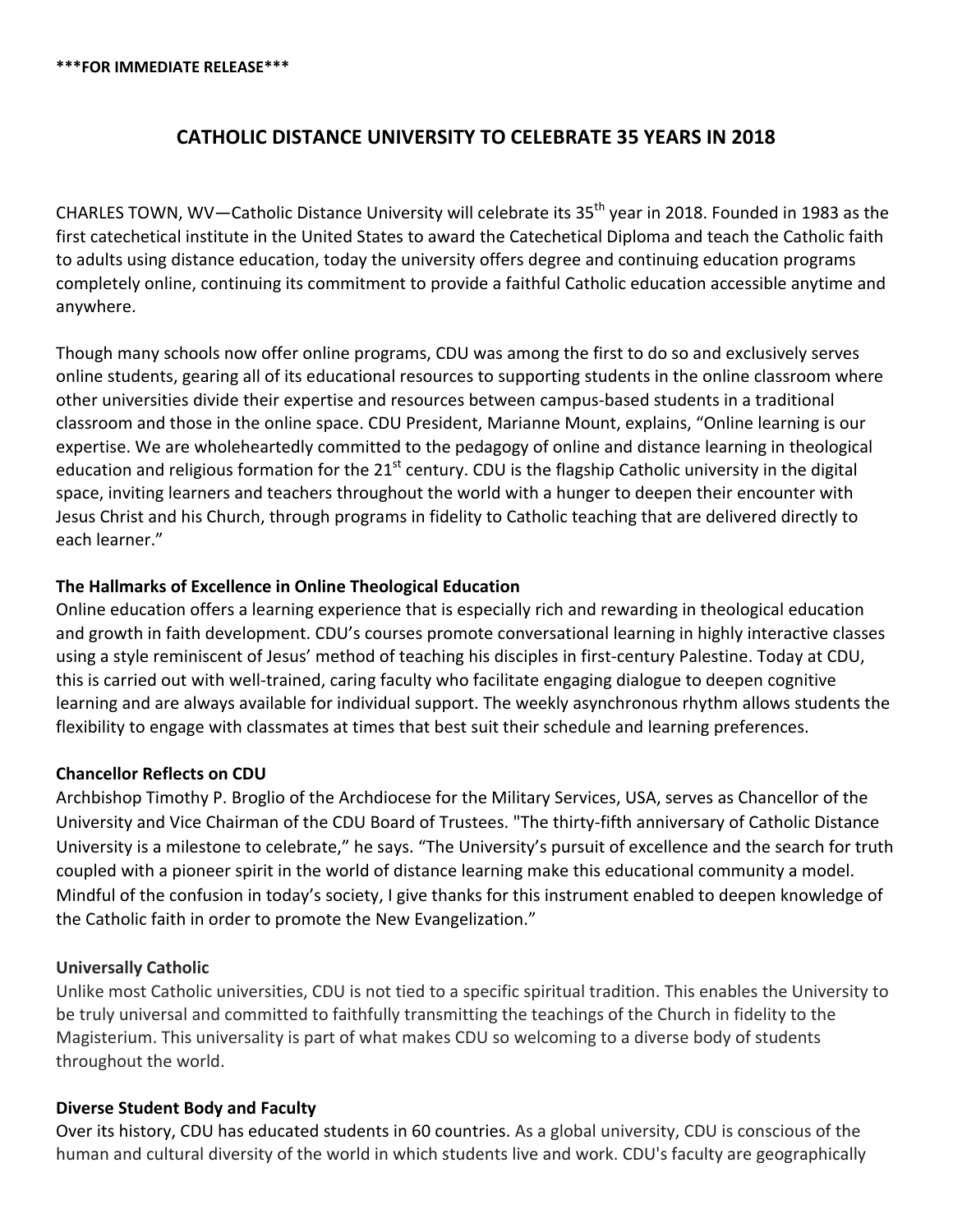diverse, residing throughout the United States and in other continents such as Australia and Europe. CDU students share this geographical diversity, hailing from all over the United States, Canada, Mexico, the Caribbean, Europe, and Asia. CDU's student body is also ethnically and racially diverse, reflecting the diversity of the Church.

CDU educates a wide cross-section of students, including working adults, professionals, parents, military personnel, clergy, deacons, and those in religious life. Most wish to grow in their faith or acquire credentials for Church work or ministry. Many graduates agree that the study of theology—faith seeking understanding informs all they do and enriches their lives in ways they had not expected.

Lan Nguyen, an active volunteer at Our Lady of La Vang Mission in Arlington, Virginia, says, "Going back to school as an adult is quite difficult. It's even harder when English is your second language." Lan's first language was Vietnamese. "With these concerns, I was excited to find that CDU has developed a very convenient online program with a great support system. Each course has introduced to me a different piece of the Church's doctrine and God's Word, where I then find truth and authentic love," she explains.

### **Affordability**

CDU is committed to keeping education affordable for students. Unlike most universities, CDU has not raised its tuition since 2013. At \$305 per credit hour, CDU's fully online BA completion program is competitively priced; its \$450 per credit hour graduate tuition is highly competitive as well. CDU is committed to keeping tuition as low as possible, recognizing that its students are motivated by a desire to serve the Church. Because courses are taken completely online, students can live at home, work, and study at their convenience.

Cynthia Brewer earned a Graduate Certificate in Church History. She explains, "What I like best about CDU is that I can receive the highest quality graduate-level Catholic education through an online program for nearly the same cost of classes at a state university."

According to the Cardinal Newman Society's *Catholic College Guide*, "Catholic Distance University has been at the forefront of providing quality, faithful Catholic teaching to students seeking flexibility." The US Conference of Catholic Bishops also recommends CDU as a degree-granting Catholic university.

## **Serving the Universal Church**

While the majority of CDU graduates indicate that they are not currently employed professionally by the Church, 93% of graduate students and 90% of undergraduates use their CDU degrees to serve as volunteers in some form of Church ministry in their local parishes or other Catholic apostolates. Half of CDU's undergraduates have indicated they chose a degree program to better serve the Church.

CDU alumni have contributed to the Church throughout the world. Many use their theological education to inform their secular professions of counseling, medicine, law, global and public health, and criminal justice. Others publish, teach at the university, high school, or elementary level, serve as directors of religious education and CCD teachers, or develop curriculum for dioceses.

### **Satisfaction**

CDU has a 9:1 student to faculty ratio (according to the recent IPEDS report). CDU's small class sizes ensure that faculty members are able to provide students with the personal attention they deserve. In 2017, 98% of CDU students responded to a survey indicating their satisfaction with their courses. CDU's BA graduation rate is 62.5%, which is quite high for an online university. CDU's MA graduation rate is 88.2% for the 8-year program, and 61.1% for the 5-year program.